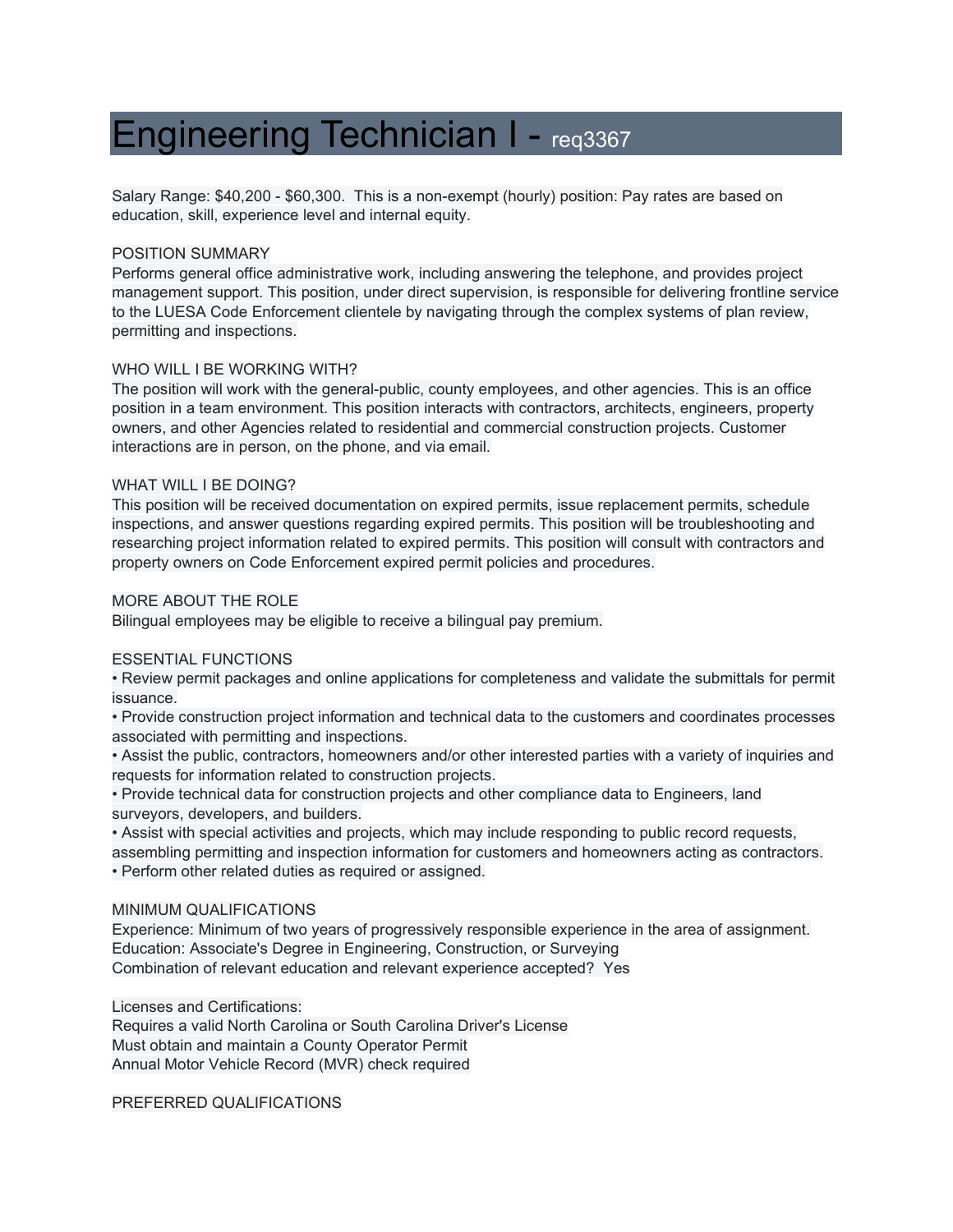Complete/pass within one year of the hire date: Law and Administration Class (Code Enforcement Course)

Complete/pass within one year of the hire date: Code Precepts Class (Code Enforcement Course) Ability to quickly learn to use other software programs and program specific data entry systems. Must be able to interact in a positive manner with the public by phone and in person, and to work with other staff as a team to accomplish work tasks.

Notary Public certification.

Customer Service or Call Center experience.

Bilingual: Spanish

Proven track record in a quota-carrying role.

Knowledge of the construction industry.

ICC Permit Technician Certification

Applicable knowledge of N.C. General Statue §160D-1110 governing permitting.

# KNOWLEDGE, SKILLS, AND ABILITIES

Knowledge of

- Applicable principles, practices, methods, and techniques used in assigned area of responsibility
- Mathematical concepts
- Engineering plans, specifications, and surveying work
- Applicable equipment utilized in the construction trades
- Applicable Federal, State and local statutes, codes, and regulations
- Recordkeeping principles and practices
- Databases
- Filing systems
- Customer service principles

# Skills

- Completing paperwork and documentation
- Reviewing plans and/or specifications
- Performing a variety of engineering-related calculations
- Providing customer service
- Maintaining records and filing systems

# Abilities

• Building Partnerships: Identifying opportunities and taking action to build strategic relationships between one's area and other areas, teams, departments, units or organizations to help achieve business goals

• Customer Focus: Ensuring that the customer perspective is a driving force behind business decisions and activities; crafting and implementing service practices that meet customers' own organization's needs • Leverage resources: Takes advantage of available resources (individuals, processes, departments, and tools) to complete work efficiently

• Managing Work: Effectively managing one's time and resources to ensure that work is completed efficiently

• Planning and Organizing: Establishing courses of action for self and others to ensure that work is completed efficiently

• Safety Awareness: Identifying and correcting conditions that affect employee safety; upholding safety standards

# Computer Skills

•Proficient in various applicable computer programs including Microsoft Office Suite •Proficiency in use of Microsoft Office products including Outlook, Teams, Word, Excel, and PowerPoint. •Proficiency with Microsoft Windows XP operating system.